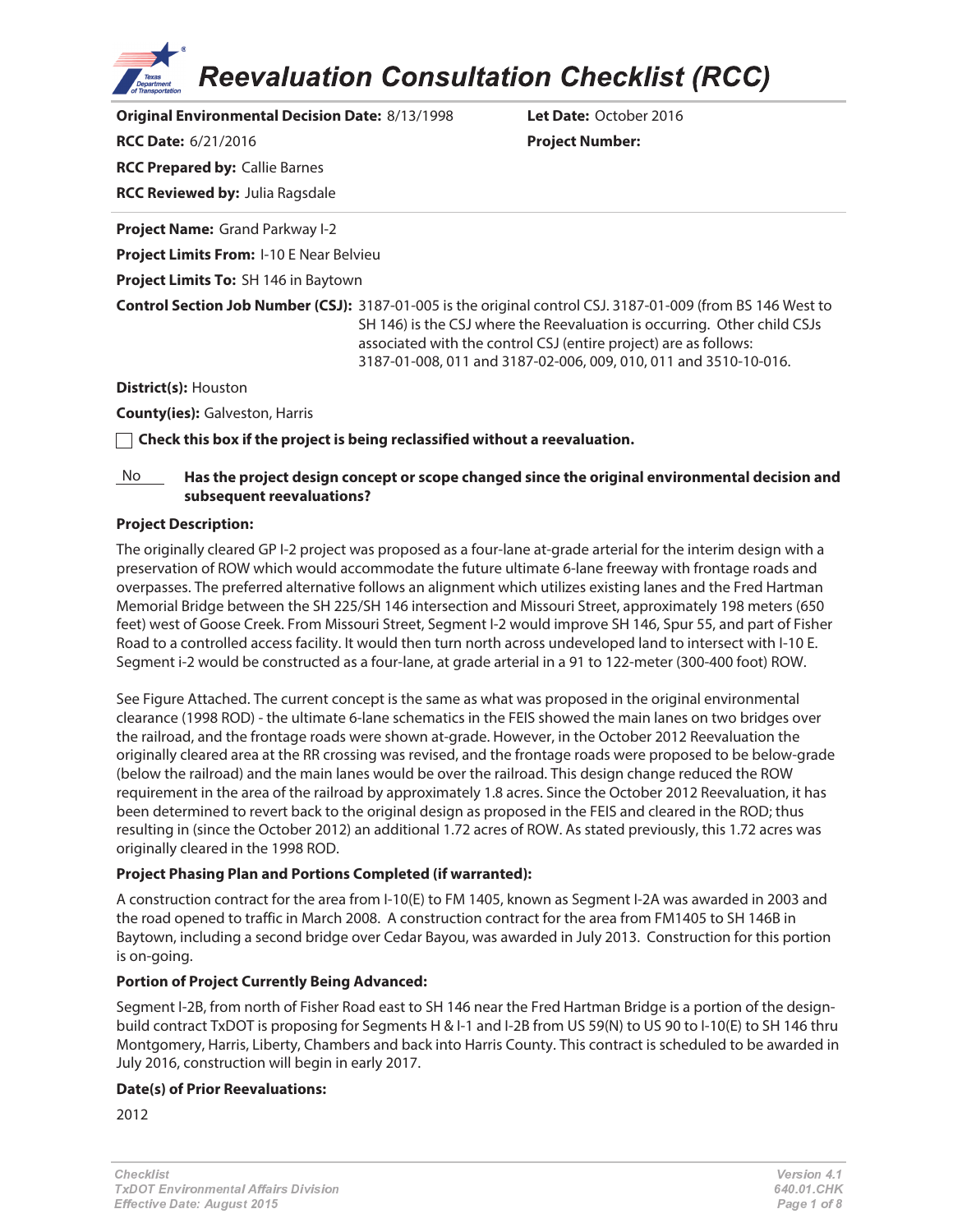# Reevaluation Consultation Checklist (RCC

#### **Who is the lead agency responsible for the approval of the entire project?**

FHWA (Not Assigned to TxDOT)  $\boxtimes$  State TxDOT (Assigned by FHWA)  $\Box$ FTA

Other federal agency

## **I. Project Funding and Planning Consistency**

#### Yes **Is the project still consistent with the current, approved, financially constrained MTP, STIP/ TIP?**

#### **What are the project funding sources?**

Select all applicable funding sources, holding the Ctrl Key to select multiple sources. To exit the menu, press the Tab Key.

| Federal |  |
|---------|--|
| tate    |  |
| Local   |  |

# **II. Environmental Classification**

**Select the project's environmental classification:** Final Environmental Impact Statement (FEIS)

Yes **Have major steps to advance the action occurred within three years after the approval of the FEIS, SEIS, or the last major approval or grant? Major steps include authority to undertake final design, authority to acquire a significant portion of the right-of-way, or approval of the plans, specifications, and estimates.**

## **III. Project Information**

## **1. Proposed Action**

No **Have substantial changes occurred to the project design concept and/or scope since the original environmental decision or subsequent reevaluations?**

## **2. Project Limits**

No **Has there been a change to the project limits from what was described in the original environmental decision or subsequent reevaluations?**

## **3. Right of Way**

- Yes **Have the ROW requirements changed since the original environmental decision or subsequent reevaluations?**
- Yes **Would the changes require the acquisition of any new ROW not covered by the previous decision?**

**What was the amount of ROW originally required (in acres):** 586.000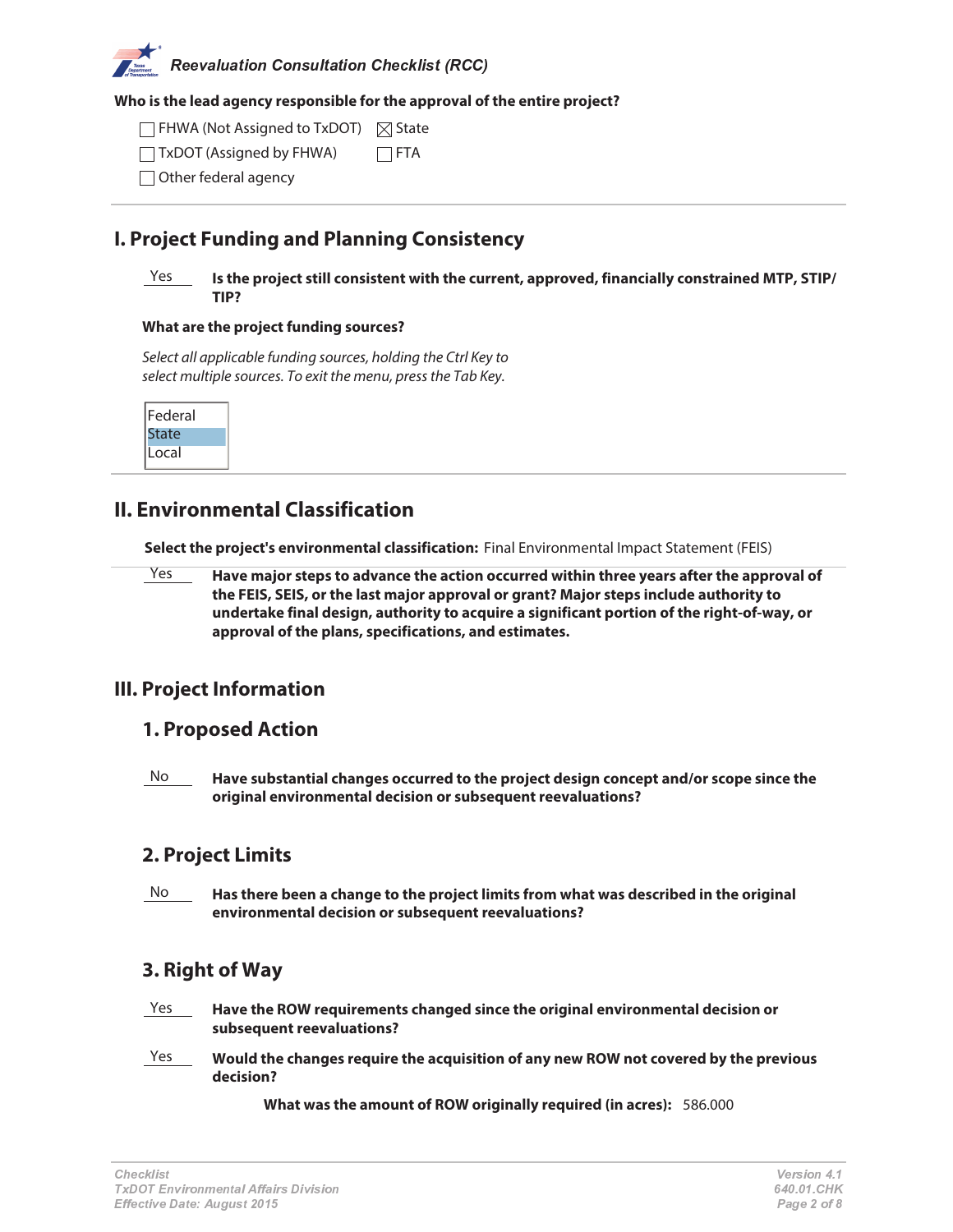# Reevaluation Consultation Checklist (RCC

#### **How much did ROW change since the previous decision? (in acres):** 1.720

If the required acreage is reduced, enter a negative number.

#### **Total ROW required (in acres):** 587.720

#### **Describe:**

The addition of 1.72 acres is a change since the previous environmental decision - 2012 Reevaluation; however, it is not a change from the original 1998 ROD.

No **Would any additional ROW be required from a significant publicly owned park, recreation area, wildlife or waterfowl refuge, or historic site?**

#### **4. Easements**

No **Have the requirements for temporary or permanent easements changed since the original environmental decision or subsequent reevaluations?**

### **5. Displacements**

No **Will changes, if any, result in residential or nonresidential displacements that were not covered by the original environmental decision or subsequent reevaluations?**

#### **6. Access**

No **Will changes, if any, to the project design result in a temporary or permanent adverse change of access to any residential or nonresidential properties that were not covered in the original environmental decision or subsequent reevaluations?**

## **7. Traffic**

No **Have there been substantial changes to the projected ADT from what was described in the original environmental decision or subsequent reevaluations?**

#### **8. Laws and Regulations**

No **Have there been any changes to laws or regulations that would result in the need for any updated analyses since the original environmental decision or subsequent reevaluations?**

## **9. Land Use and Population**

No **Have there been any substantial changes in land use or population within the project area since the original environmental decision or subsequent reevaluations?**

## **IV. Required Action**

**Project Name:** Grand Parkway I-2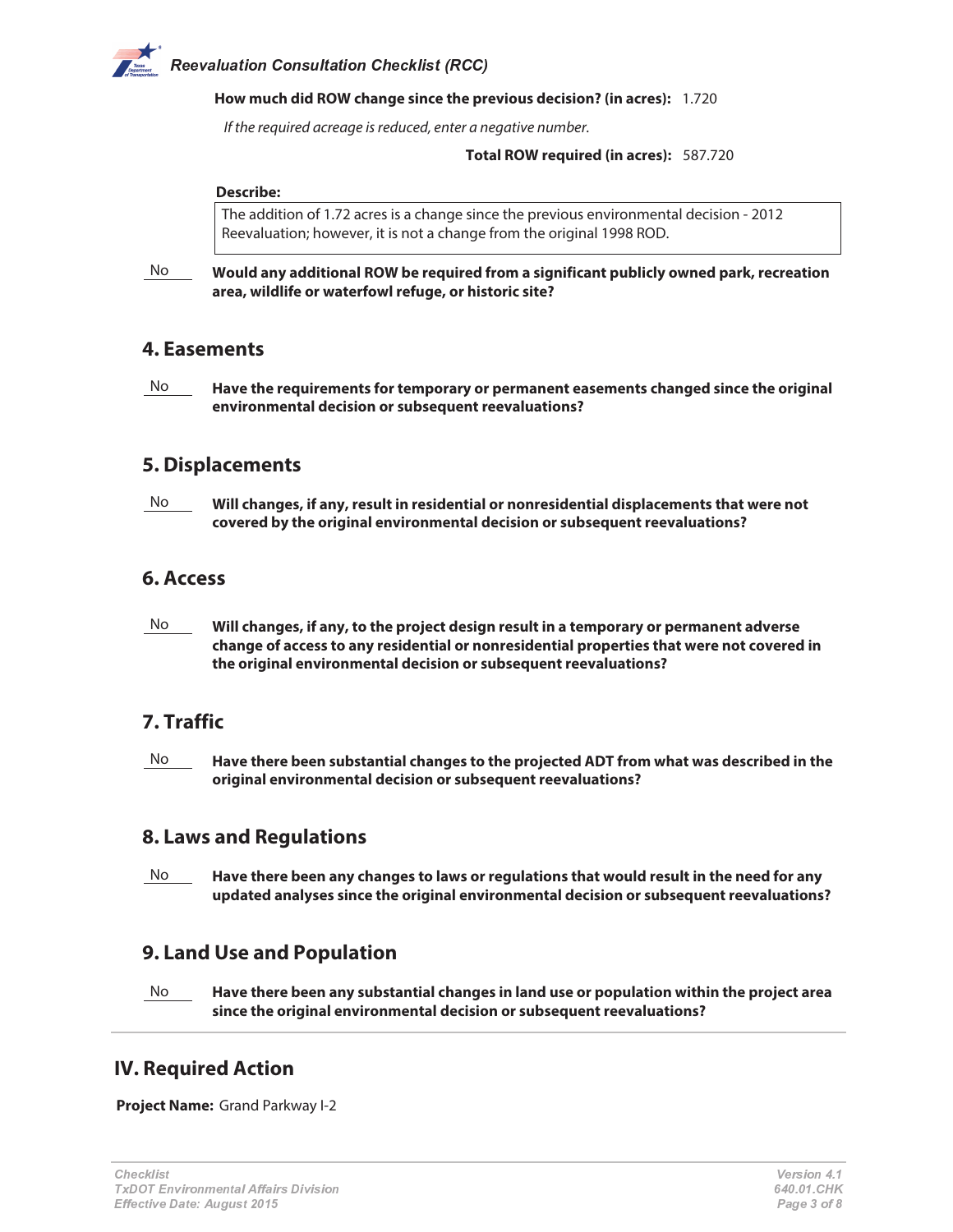**Control Section Job Number (CSJ):** 3187-01-005 is the original control CSJ. 3187-01-009 (from BS 146 West to SH 146) is the CSJ where the Reevaluation is occurring. Other child CSJs associated with the control CSJ (entire project) are as follows: 3187-01-008, 011 and 3187-02-006, 009, 010, 011 and 3510-10-016.

Responses to the previous questions indicate there are potential changes that may affect the previous environmental decision. Further evaluation is required. Complete the reevaluation and Sections V-XII.

# **V. Environmental Setting and Affected Environment**

Indicate whether there have been changes in the affected environment since the environmental decision. Changes in the affected environment could result from changes in design, in the environmental setting, or laws and regulations.

Only select NA if a resource was not addressed in the original environmental documentation and does not need to be addressed as a result of the changes.

If Yes is selected, describe the changes in the field provided.

| <b>Changed?</b> | <b>Resource/Setting</b>                                              | <b>Comments</b>                                                                                                                               |
|-----------------|----------------------------------------------------------------------|-----------------------------------------------------------------------------------------------------------------------------------------------|
| No              | <b>Environmental Justice</b>                                         |                                                                                                                                               |
| No              | Socio-economics                                                      |                                                                                                                                               |
| No              | Farmlands                                                            |                                                                                                                                               |
| No              | Threatened/Endangered Species                                        |                                                                                                                                               |
| No              | Vegetation                                                           |                                                                                                                                               |
| No              | <b>Water Quality</b>                                                 |                                                                                                                                               |
| No              | Wetlands/Waters of the U.S.<br>(including any changes in permitting) |                                                                                                                                               |
| No              | Floodplains                                                          |                                                                                                                                               |
| No              | <b>Air Quality</b>                                                   |                                                                                                                                               |
| No              | Noise Impacts                                                        |                                                                                                                                               |
| Yes             | <b>Hazardous Materials</b>                                           | The additional 1.72 acres was previously covered in<br>the 1998 ROD; therefore, no additional<br>investigations are needed in the 1.72 acres. |
| No              | <b>Archeological Resources</b>                                       |                                                                                                                                               |
| No              | <b>Historic Resources</b>                                            |                                                                                                                                               |
| No              | Section 4(f)/6(f)                                                    |                                                                                                                                               |
| No              | <b>Visual Resources/Aesthetics</b>                                   |                                                                                                                                               |
| No              | Indirect and Cumulative Impacts                                      |                                                                                                                                               |
| Yes             | Others                                                               | Need to conduct a MAPO for affected property<br>owners.                                                                                       |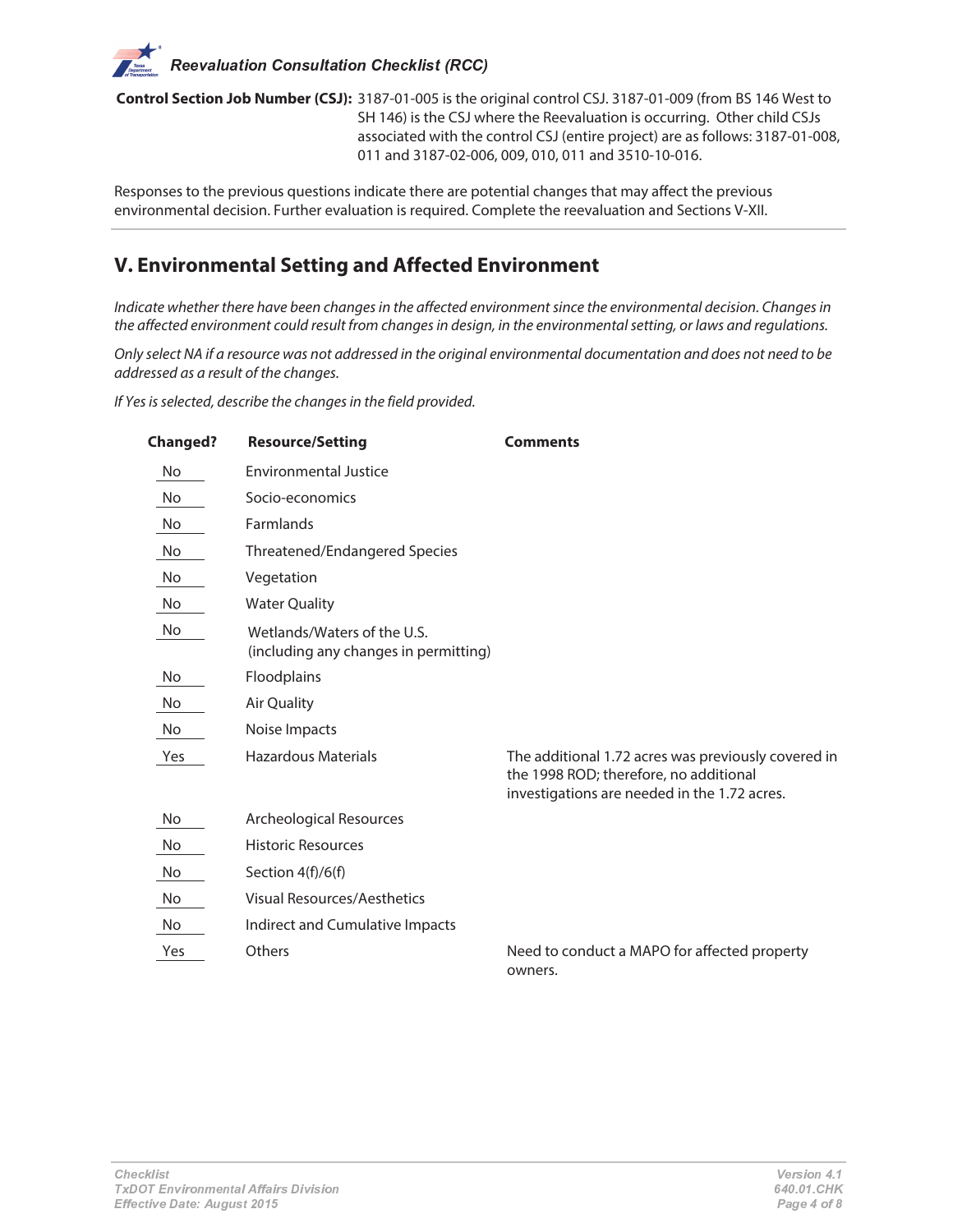# **VI. Resource Agency Coordination**

Check the box in the NA Column if no additional coordination was required.

If additional coordination was required, describe it, and enter the dates the original and additional coordination were completed. List documentation of additional coordination in Section XI below.

| NA.         | Agency                                                                                                                                                  | <b>Previous</b><br>Coordination<br><b>Completed</b>                 | <b>Additional</b><br><b>Completed</b>                                                               |
|-------------|---------------------------------------------------------------------------------------------------------------------------------------------------------|---------------------------------------------------------------------|-----------------------------------------------------------------------------------------------------|
|             | <b>Texas Historical Commission</b>                                                                                                                      |                                                                     |                                                                                                     |
| $\boxtimes$ | Archeology                                                                                                                                              |                                                                     |                                                                                                     |
| $\boxtimes$ | <b>Historical Structures</b>                                                                                                                            |                                                                     |                                                                                                     |
| $\times$    | Texas Parks and Wildlife Department                                                                                                                     |                                                                     |                                                                                                     |
| $\boxtimes$ | Texas Commission on Environmental Quality                                                                                                               |                                                                     |                                                                                                     |
| M           | U.S. Army Corps of Engineers                                                                                                                            |                                                                     |                                                                                                     |
| IX          | U.S. Coast Guard                                                                                                                                        |                                                                     |                                                                                                     |
| $\boxtimes$ | U.S. Fish & Wildlife Service                                                                                                                            |                                                                     |                                                                                                     |
| $\times$    | <b>FHWA (Conformity Determination)</b>                                                                                                                  |                                                                     |                                                                                                     |
|             | Other: A MAPO is required.<br>Describe: MAPO is required. Meetings are being scheduled<br>with two affected property owners that own the<br>1.72 acres. | PH was held Jan. 26, MAPO is required.<br>1995. ROD issued<br>1998. | Meetings are being<br>scheduled with two<br>affected property<br>owners that own<br>the 1.72 acres. |

## **VII. Additional Studies**

If applicable, describe any additional environmental studies that were conducted. Select NA if changes to the project did not result in a need for new studies. Indicate whether studies have been conducted or remain to be completed. Describe additional studies, and list them in Section XI below.

NA **Were additional studies needed?**

## **VIII. MTP/TIP Consistency**

| No  | Is the project located outside the MPO area?                                                                        |
|-----|---------------------------------------------------------------------------------------------------------------------|
| Yes | Is the project listed in the current, approved, financially constrained MTP and TIP?                                |
|     | What is the ETC? Early 2017                                                                                         |
| Yes | Is the current ETC consistent with the ETC indicated in the initial environmental document<br>or last reevaluation? |
| No  | Has a revised CO and MSAT analysis been conducted?                                                                  |
|     | What is the total project cost? \$108,000,000                                                                       |
| Yes | Is the project located in a non-attainment area?                                                                    |
|     |                                                                                                                     |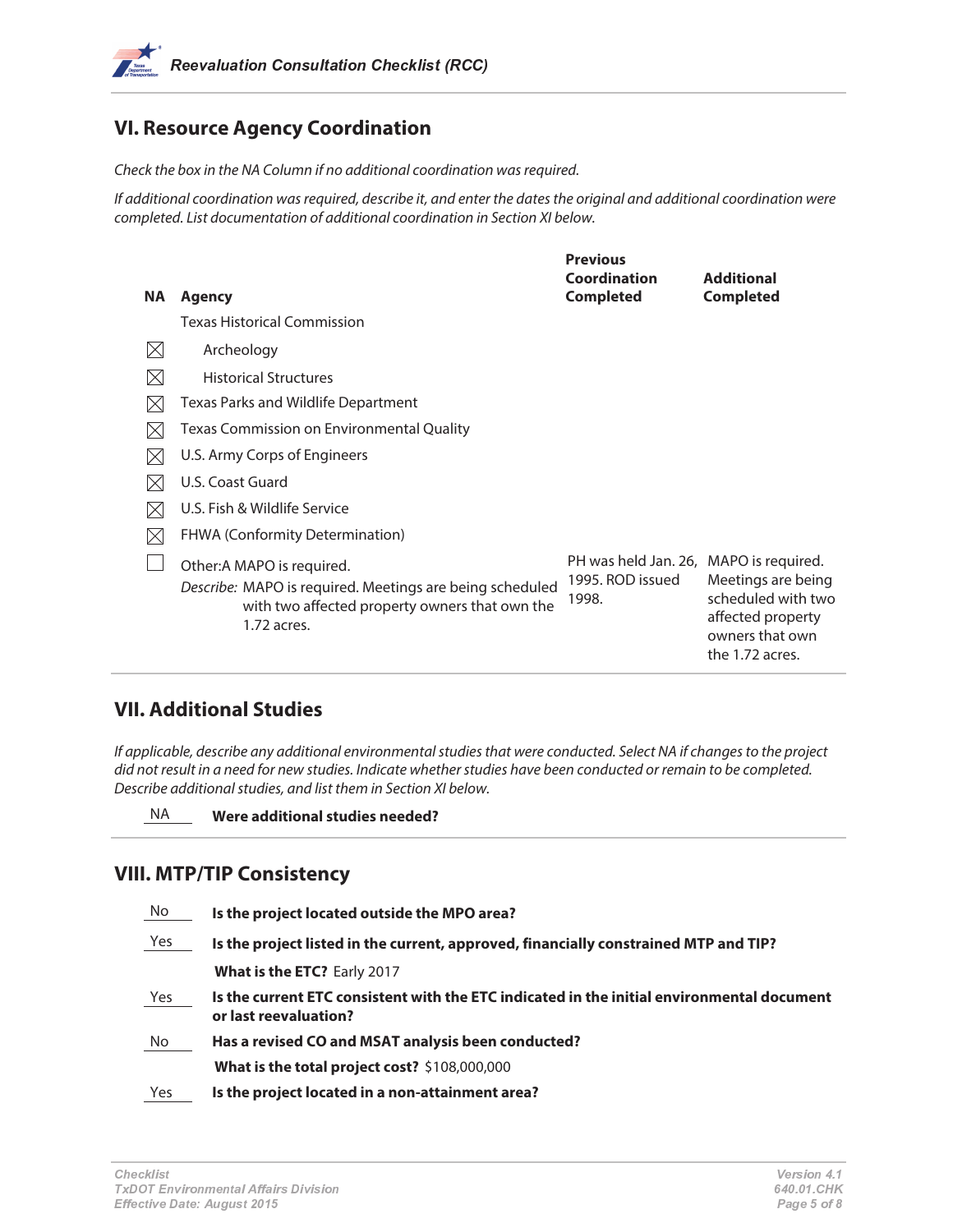# Reevaluation Consultation Checklist (RCC

| No. |  | Would any changes to the project result in an inconsistency with the fiscally constrained<br><b>MTP and TIP?</b>                                                                        |  |  |
|-----|--|-----------------------------------------------------------------------------------------------------------------------------------------------------------------------------------------|--|--|
|     |  | Note: Estimated Time of Completion (ETC) is the fiscally constrained MTP/LRTP ultimate proposed<br>project versus an interim and/or intermediate phase of an ultimate proposed project. |  |  |
| No  |  | Will a revised conformity determination be required?                                                                                                                                    |  |  |
|     |  | Note: Shifts, earlier or later not within, in AQ analysis years can cause revisions to conformity.                                                                                      |  |  |

# **IX. EPICS**

 $\alpha$  and c b a b f e g h i c i c i m a b e o a d c e o a d c e o a d c a d a g m  $\alpha$  a  $\alpha$  i c e o a b d c e o a b d c e  $\alpha$  e  $\alpha$  a b d c e o a b d c e o a b d c i c r a b d c e  $\alpha$  d c i c r a b d c i c r a b c r a in c j f a b a b a b a b a b a b a b a g  $\alpha$  , we see that we get a b  $\alpha$  is a b  $\alpha$  - r r  $\alpha$  in  $\alpha$  , we can call b  $\alpha$  and  $\alpha$  is a contract of  $\alpha$  in  $\alpha$  in  $\alpha$  is a contract of  $\alpha$  in  $\alpha$  in  $\alpha$  is a con a l c a i a c c g h a h a h a h a h a c r a c r c r c r c r c c r c c r c c c r c  $\alpha$  i e i e i e i e i c e c

#### **Select the applicable finding from the dropdown field below:**

All mitigation and/or commitments from the original approval remain the same.

# **X. Public Involvement**

\ h <sup>a</sup> ^ ^ \_ <sup>b</sup> \_ <sup>g</sup> ] <sup>a</sup> <sup>r</sup> <sup>l</sup> <sup>f</sup> <sup>p</sup> <sup>r</sup> \_ ` \_ ] <sup>y</sup> <sup>g</sup> <sup>r</sup> y <sup>c</sup> <sup>m</sup> <sup>c</sup> ] <sup>b</sup> \_ <sup>e</sup> <sup>i</sup> <sup>c</sup> <sup>j</sup> <sup>f</sup> \_ <sup>i</sup> <sup>c</sup> ^ <sup>o</sup> <sup>r</sup> \_ <sup>e</sup> <sup>b</sup> <sup>e</sup> <sup>f</sup> <sup>m</sup> <sup>m</sup> <sup>a</sup> <sup>i</sup> \_ <sup>c</sup> <sup>e</sup> <sup>g</sup> <sup>i</sup> <sup>i</sup> <sup>c</sup> <sup>j</sup> <sup>f</sup> \_ <sup>i</sup> <sup>c</sup> ^ ^ <sup>g</sup> ` <sup>f</sup> <sup>m</sup> <sup>c</sup> ] <sup>b</sup> <sup>a</sup> <sup>b</sup> \_ <sup>g</sup> ] \_ ] <sup>u</sup> <sup>c</sup> ` <sup>b</sup> \_ <sup>g</sup> ] <sup>v</sup> \ <sup>p</sup> <sup>c</sup> <sup>r</sup> g <sup>w</sup> <sup>s</sup> \ h ] <sup>g</sup> a ^ ^ \_ <sup>b</sup> \_ <sup>g</sup> ] <sup>a</sup> <sup>r</sup> <sup>l</sup> <sup>f</sup> <sup>p</sup> <sup>r</sup> \_ ` \_ ] <sup>y</sup> <sup>g</sup> <sup>r</sup> y <sup>c</sup> <sup>m</sup> <sup>c</sup> ] <sup>b</sup> <sup>w</sup> <sup>a</sup> <sup>e</sup> <sup>i</sup> <sup>c</sup> <sup>j</sup> <sup>f</sup> \_ <sup>i</sup> <sup>c</sup> ^ <sup>o</sup> <sup>e</sup> <sup>c</sup> <sup>r</sup> c ` <sup>b</sup> <sup>z</sup> { <sup>s</sup>

No **Is there substantial controversy on environmental grounds?**

Yes **Was additional public involvement completed for this reevaluation?**

**Previously Completed Public Involvement Activities:**

Meeting with Affected Property Owners

Yes **Does any additional public involvement remain to be completed?**

**Public Involvement Activities yet to be completed:**

Meeting with Affected Property Owners

## **XI. Attachments and References**

#### **Attachments:**

List any studies, permits, coordination, etc. attached to this checklist. If there are no associated attachments, enter NA into the field.

Figure 1 attached shows the additional 1.72 acres needed at the RR ROW.

#### **References:**

List any studies, permits, coordination, etc. incorporated into the RCC by reference. Include the names and locations of electronic files. If there are no associated references, enter NA into the field.

N/A

## **XII. Conclusion and Recommendation**

**Project Name:** Grand Parkway I-2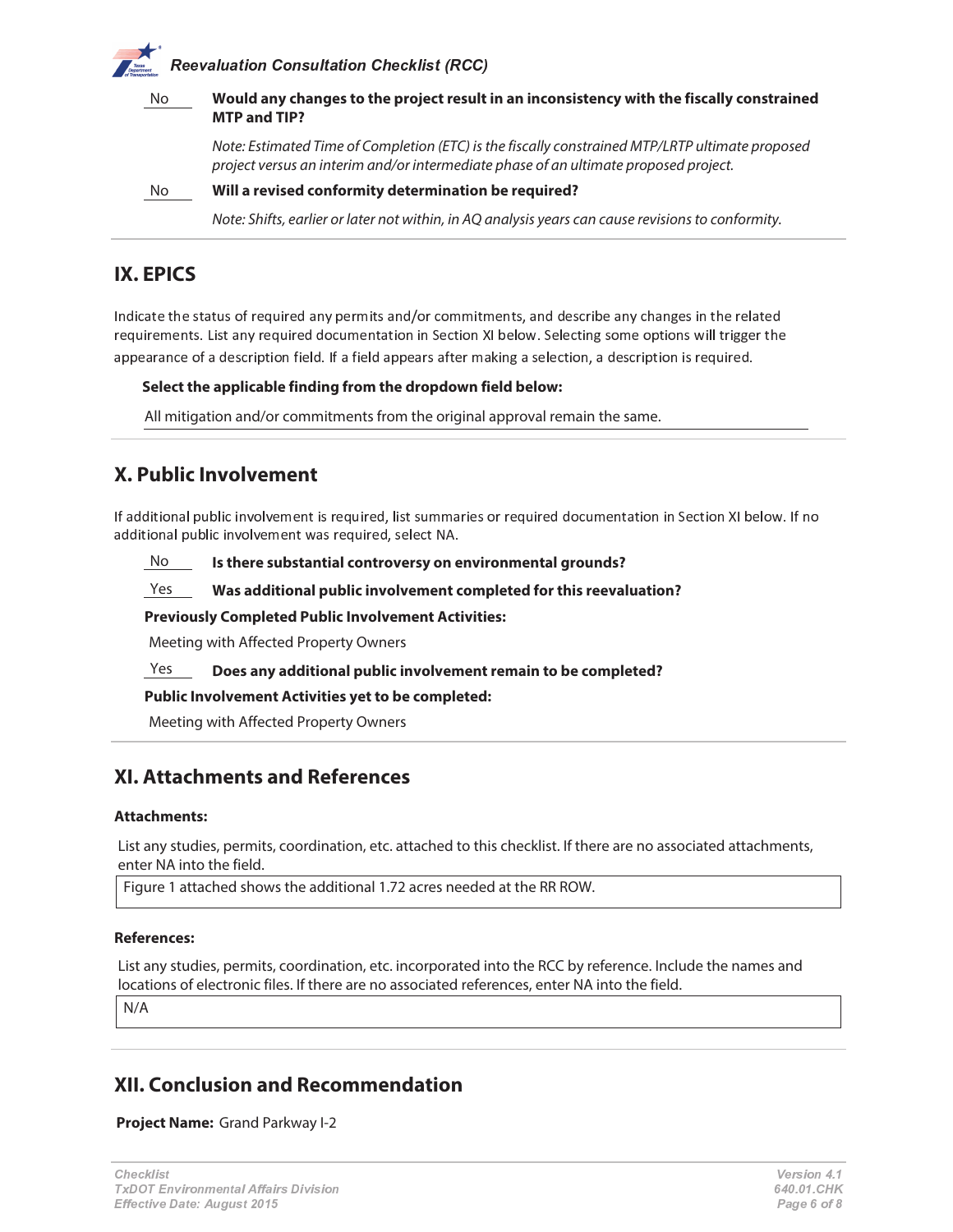**Control Section Job Number (CSJ):** 3187-01-005 is the original control CSJ. 3187-01-009 (from BS 146 West to SH 146) is the CSJ where the Reevaluation is occurring. Other child CSJs associated with the control CSJ (entire project) are as follows: 3187-01-008, 011 and 3187-02-006, 009, 010, 011 and 3510-10-016.

## **Reevaluation Preparer's Recommendation**

The environmental decision has been reevaluated as required by 23 CFR 771.129 and/or 43 TAC §2.85 and it has been determined that no substantial changes have occurred to the social, economic or environmental impacts of the proposed action that would substantially impact the quality of the human or natural environment. Therefore, the original environmental decision remains valid. It is recommended that the project be advanced to the next phase of project development.

| Callie Barnes                     |                                                                                                                                                                            | Environmental Specialist |  |
|-----------------------------------|----------------------------------------------------------------------------------------------------------------------------------------------------------------------------|--------------------------|--|
| <b>Reevaluation Preparer Name</b> |                                                                                                                                                                            | Title                    |  |
| Callie Barnes                     | Digitally signed by Callie Barnes<br>DN: cn=Callie Barnes, o=TxDOT - Houston District, ou=APD,<br>email=Callie.barnes@txdot.gov, c=US<br>Date: 2016.06.21 11:55:34 -05'00' | July 7, 2016             |  |
| Reevaluation Preparer Signature   |                                                                                                                                                                            | Date                     |  |

# **Reevaluation Reviewer's Recommendation**

The environmental decision has been reevaluated as required by 23 CFR 771.129 and/or 43 TAC §2.85 and it has been determined that no substantial changes have occurred to the social, economic or environmental impacts of the proposed action that would substantially impact the quality of the human or natural environment. Therefore, the original environmental decision remains valid. It is recommended that the project be advanced to the next phase of project development.

| <b>Comments (Optional):</b>                                                                                                                                                 |                          |
|-----------------------------------------------------------------------------------------------------------------------------------------------------------------------------|--------------------------|
| Julia Ragsdale                                                                                                                                                              | Project Delivery Manager |
| Reevaluation Reviewer Name                                                                                                                                                  | Title                    |
| Digitally signed by Julia Ragsdale<br>Julia Ragsdale<br>DN: cn=Julia Ragsdale, o=TxDOT, ou=ENV,<br>email=JULIA.RAGSDALE@TXDOT.GOV.c=US<br>Date: 2016.07.07 13:14:48 -05'00' | July 7, 2016             |
| Reevaluation Reviewer Signature                                                                                                                                             | Date                     |